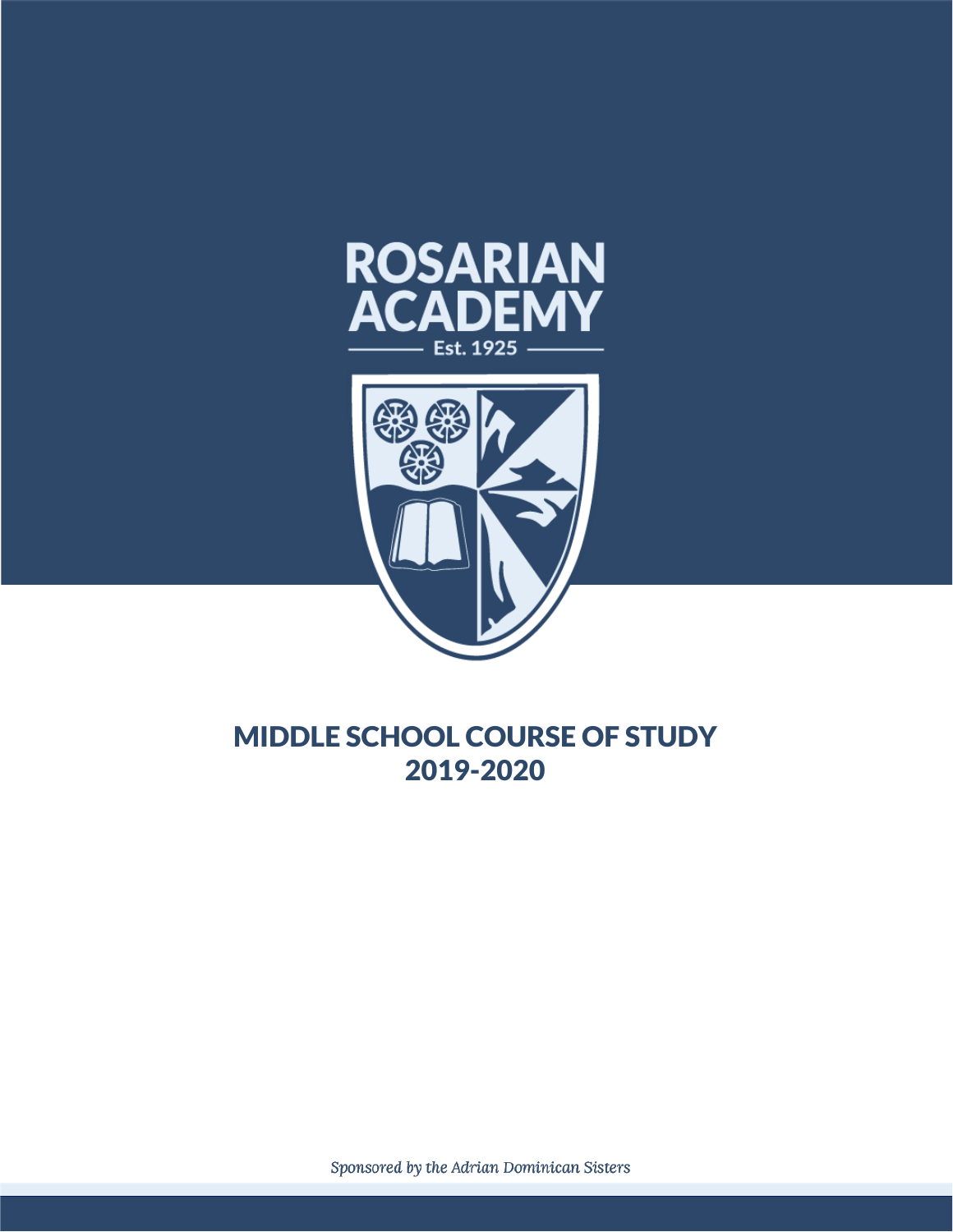Aligned with Rosarian Academy's mission, we offer a solid and sequenced Middle School 'course of study' dedicated to developing exemplary young citizens with superior academic preparation, moral and ethical decision making capacities, and a growth mindset. Our academic program emphasizes inquiry-based learning, a respect for diverse learning styles, experience in cooperative learning, and the acquisition of interdisciplinary skills. Reference to national standards of best practice in teaching and learning afford us the opportunity to consistently monitor, analyze, and refine all aspects of the students' experience within our Middle School community.

Our core curriculum includes the study of English (grammar, writing, and literature), mathematics, science, social studies, religion, Spanish and the arts. Exploratory and elective courses in art, STEM education, study skills, theatre and music complement the program. Fifth, sixth, seventh and eighth graders also participate in educational trips and service projects. These activities provide students with the opportunity to build leadership skills, strengthen self-esteem and nurture their capacity for global competence.

## Religion

Rosarian Academy, founded in 1925 by the Adrian Dominican Sisters, is the only independent Catholic School in Palm Beach County. We are rooted in the four pillars of Dominican tradition: prayer, study, community and ministry. We proudly pass on Catholic beliefs, practices, and principles to all students. Students from various religious denominations add to the richness of our curriculum and the fabric of our culture.

Religion classes use Sadlier's *We Believe* Series. The series begins with an emphasis on faith, family, creation and God's love for each individual. Students learn about the sacraments of the Church as well as the commandments. In our study of the Old Testament, students get to know more about the prophets. When studying the New Testament, the emphasis is on the gospels and epistles. Students are also exposed to church history and the social teachings of the Church.

Students learn their faith and call to discipleship through acts of service, experiential learning, and enriching religious traditions found in and out of the classroom. These traditions include monthly liturgies, school gatherings, retreats, and opportunities for community outreach.

## Language Arts

The focus of the language arts program is the development of the individual student's growth as a reader, writer, speaker, collaborator and thinker. Habits of higher-level thinking and deep comprehension are cultivated through Shared Inquiry explorations of a large anthology of outstanding literature per grade level. Students learn to ask powerful questions, support ideas with evidence and collaborate with others to explore complex problems. Small group and whole-class group discussions regularly engage students in respectful, civil discourse about essential questions and meaningful issues. The program seeks to engender a love of literature and language by exposing students to many genres that act to enhance their comprehension, vocabulary, and higher level reasoning skills. In addition, our language arts program is supported by classic novel selections that integrate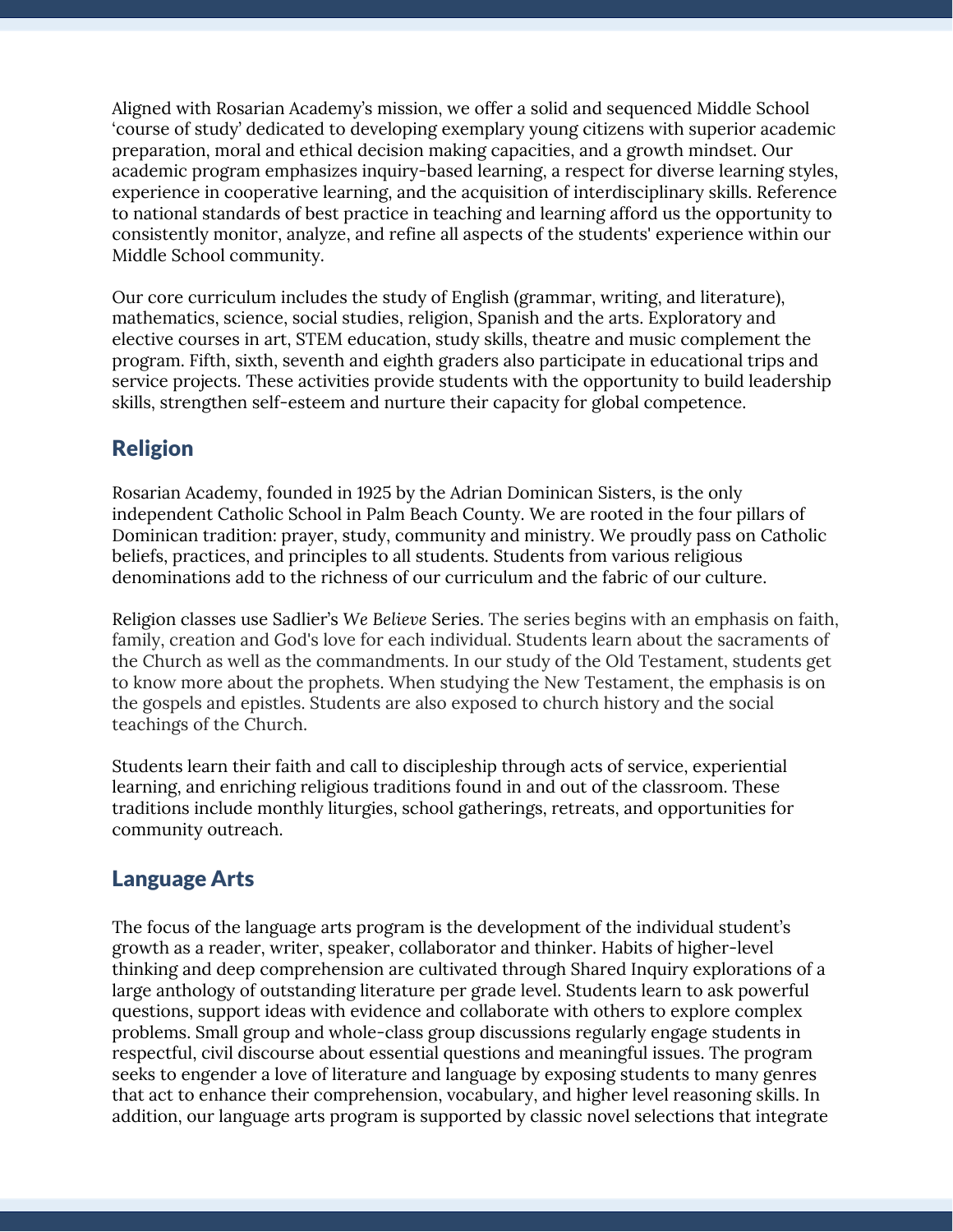our literature, writing and social studies curriculums.

Writing becomes a vehicle for practicing spelling and grammar. Expository and creative writing skills are advanced throughout the grade levels. Students are exposed to all genres of writing in middle school, including narrative, expository, persuasive, imaginative, and descriptive. While learning how to write across all genres, students are taught how to apply the proper steps of the writing process: prewriting, drafting, revising, editing, evaluation, and finally - publishing. Students are encouraged to follow these steps each time they are given a writing assignment. They are introduced to the formal five-paragraph essay in  $5^{\rm th}$ grade, and students practice the form throughout the remainder of their middle school years. Grammar is taught as an aid to both writing and speaking. Emphasis is on parts of speech, types of sentences, punctuation and capitalization. In 7th and 8th grade, students will be introduced to diagramming sentences. Rules of spelling, capitalization, punctuation, and usages are reviewed and developed across the grade levels.

Public speaking and effective communication skills are addressed on a daily basis. Students speak, read, and recite regularly in front of their classmates. Proper posture, enunciation, paces, and volume are emphasized.

#### **Science**

Scientifically, we embrace the Discovery Education series. Utilizing an inquiry-based format built on the Engage, Explore, Explain, Elaborate, Evaluate (5E) model, each Science Techbook includes rich, standards-aligned content such as video, audio, text, interactives with hands-on activities, and virtual labs for students and educators. Additional student features include bilingual text-to-speech, leveled reading tools, and note-taking and highlighting capabilities. The Science Techbook series also includes valuable STEM resources. These STEM Project Starters encourage students to connect math, technology, and engineering to their understanding of science concepts to produce creative solutions to real world problems.

Additionally, the Discovery series brings real-world, engaging educational content from partners like MythBusters, Cheddar, NBA, Shark Week, MLB, and Street Science into the classroom. This ever-growing collection offers a variety of resources that mirror the unique interests of students, helping them make relevant and lasting connections between science and their everyday lives. Because every student learns in their own way, this series is specifically developed for diverse student audiences and curated by experts for ease of access. High quality multi-modal content is essential to improving academic vocabulary by breaking down barriers to learning, providing all students with multiple ways to shine, and engaging students in higher-level thinking. Science Techbook supports students of different abilities, learning styles and language needs by delivering information through interactive games, multimedia resources, text-to-speech, and the ability to adjust to Lexile levels.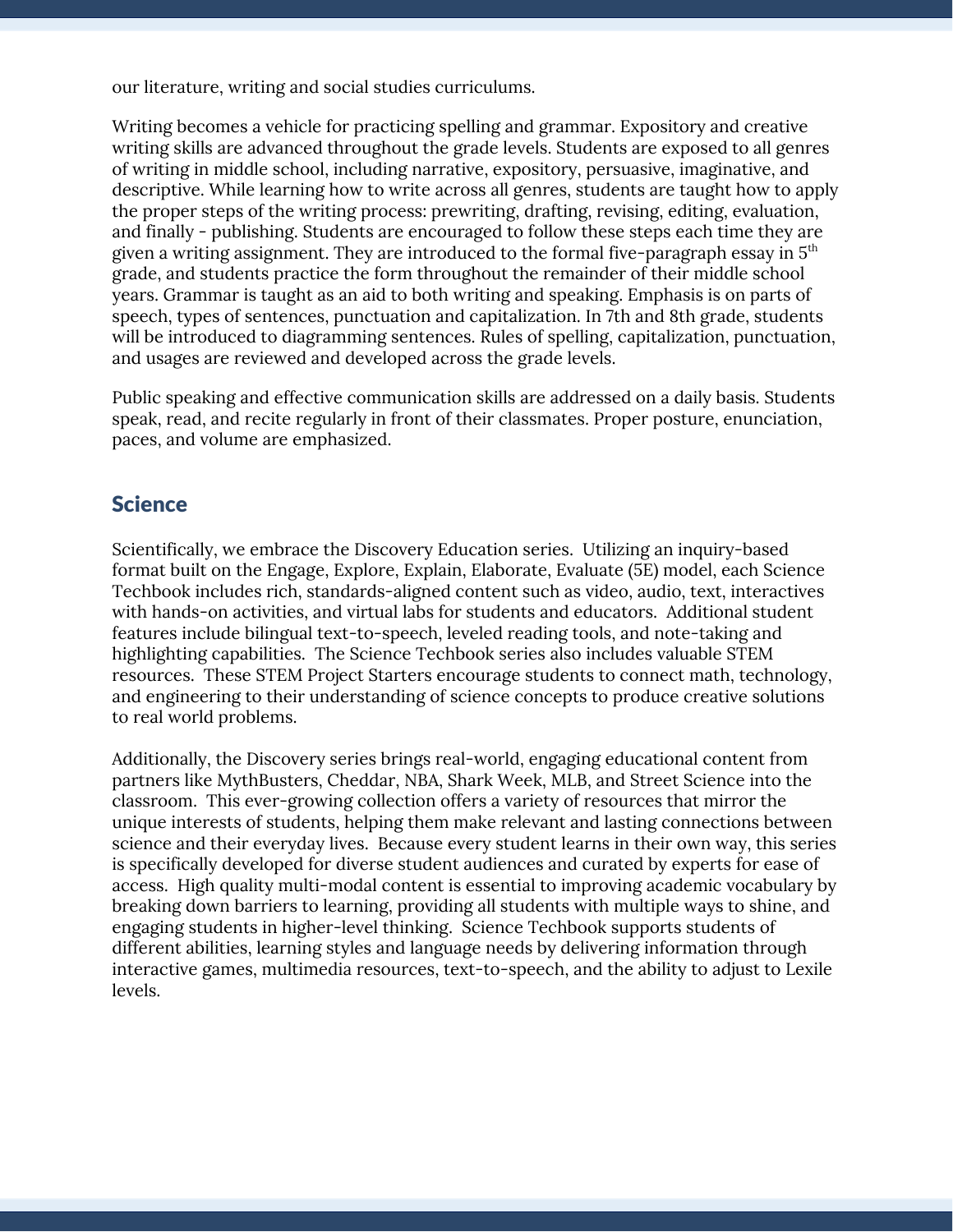### **Mathematics**

The Middle School Mathematics program consists of six inter-related courses from Sadlier Math and Prentice Hall/Pearson Math: 5<sup>th</sup> Grade Math, Course 1, Course 2, Pre-Algebra, Algebra I (high school credit), and Geometry (high school credit). These courses are designed to meet the needs of our students with a range of mathematical abilities and to accommodate different growth patterns along the concrete and abstract continuum. They are designed to challenge each student in every course and at every grade level while differentiating instruction based on various learning styles.

Further, Rosarian's mathematics curriculum maintains quality content with research-based approaches that support the needs of our students. Daily integrated intervention and powerful test prep help all students master content and prepare for high-stakes assessments. The middle school mathematics department provides each student with a cohesive grouping of lessons that foster conceptual understanding of mathematical skills and concepts through explicit instruction, cognitively demanding practice, and real-world applications.

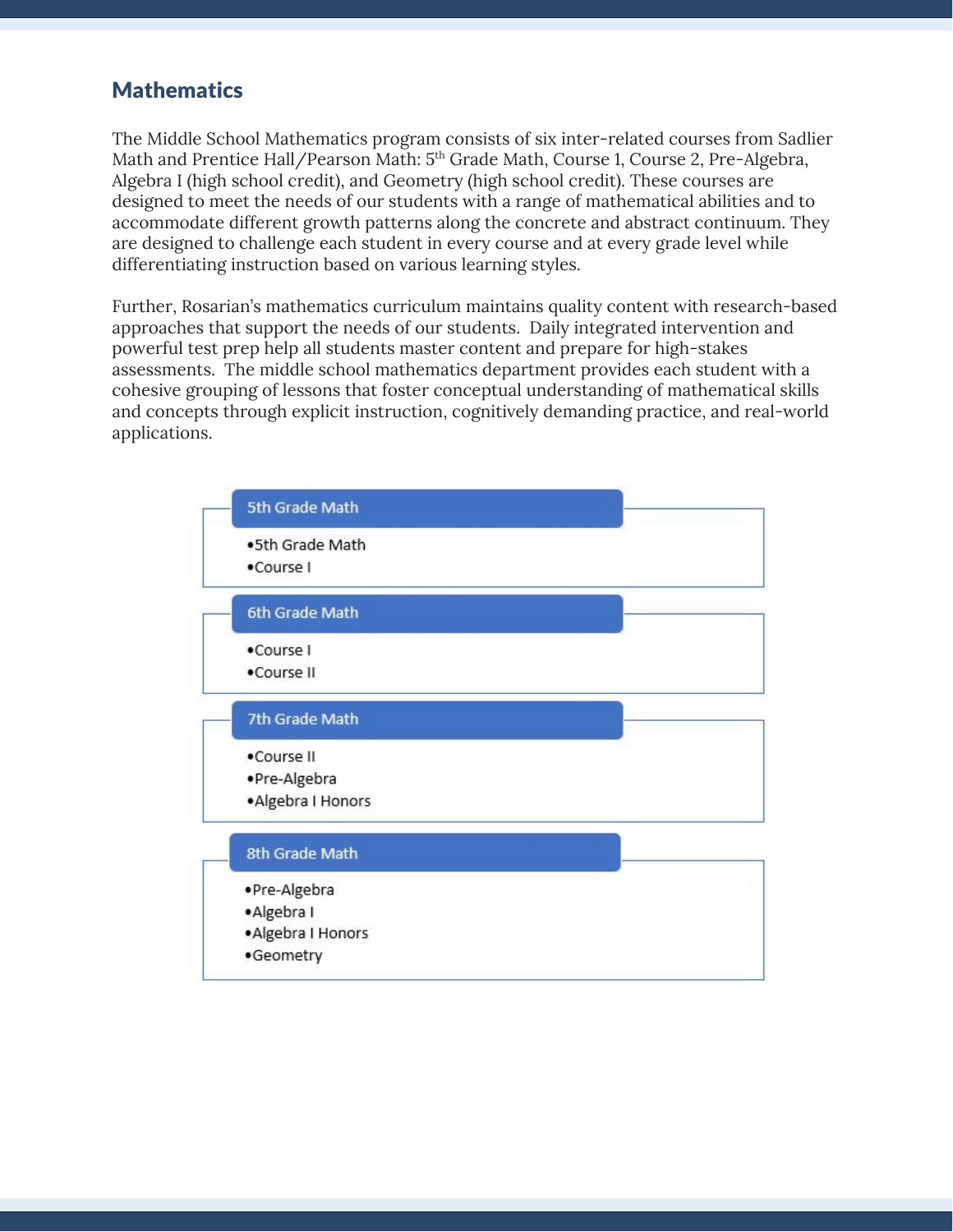## Social Studies

The study of history in the Middle School is a platform to facilitate an understanding of history and its impact on the present. Our curriculum is informed by Facing History and Ourselves and Core Knowledge curriculum which support us as we integrate the study of history, human behavior, perspective taking and ethical decision-making strategies into the fabric of our community.

Fifth graders study World Geography, Geography of the United States, Meso-American Civilizations, European Exploration, and the American Revolution. In addition, students study Economics and visit JA BizTown to show mastery of what they have learned in the classroom. The sixth grade course covers World Geography, Ancient Greece and Rome, the Enlightenment, the French Revolution, Immigration, and the Civil War.

Seventh graders study World Geography, the Spirit of Reform, America as a World Power, World War I, the Russian Revolution, the Fall of European Monarchies, the Roaring Twenties, and the Great Depression. The eighth grade course covers World Geography, World War II and the Holocaust, the Cold War, America's Civil Rights Movement, the Vietnam Years, and America from the late 1960's -Present.

In the spring, sixth grade, students take a two-day, one-night journey to St. Augustine, the oldest European city in the United States. Seventh and eighth graders embark on a two-year study of American history, culminating with a trip to Washington, D.C in April of the eighth-grade year. Current events and geography are threaded through all Middle School courses. Each course uses a current text supplemented by videos, magazines, field trips, and guest speakers. The focus is not only on the content of each course but also on study skills such as mapping, reading for information, note-taking, research, analysis of primary documents, oral arguments, analytical writing, studying for exams and preparing for standardized testing.

#### Spanish

The Spanish department offers beginning levels in the fifth and sixth grade through high school credit Spanish I classes, as well as a course for native speakers. Spanish classes are designed to immerse our students not only in the language, but also in the traditions and culture of Spanish-speaking countries. We place needed attention on the ability of our students to communicate effectively in the Spanish language that is very much a part of their daily lives here in South Florida.

Learning a second language is an important skill for the education of the whole person for life in a global community. It is with this philosophy in mind that we identify five goals that encompass the 5 C's as adopted by the American Council on the Teaching of Foreign Languages (ACTFL) standards**: Communication, Cultures, Connections, Comparisons, and Communities**.

Through the study of Spanish, students gain a deeper knowledge and understanding of cultures. They cannot fully master the language until they have also mastered the cultural contexts in which the language occurs. Students at Rosarian celebrate the diverse Latin populations in our surrounding communities and throughout the world through music, dance, festivities, holidays, and religious customs. Foreign Language Education Week and